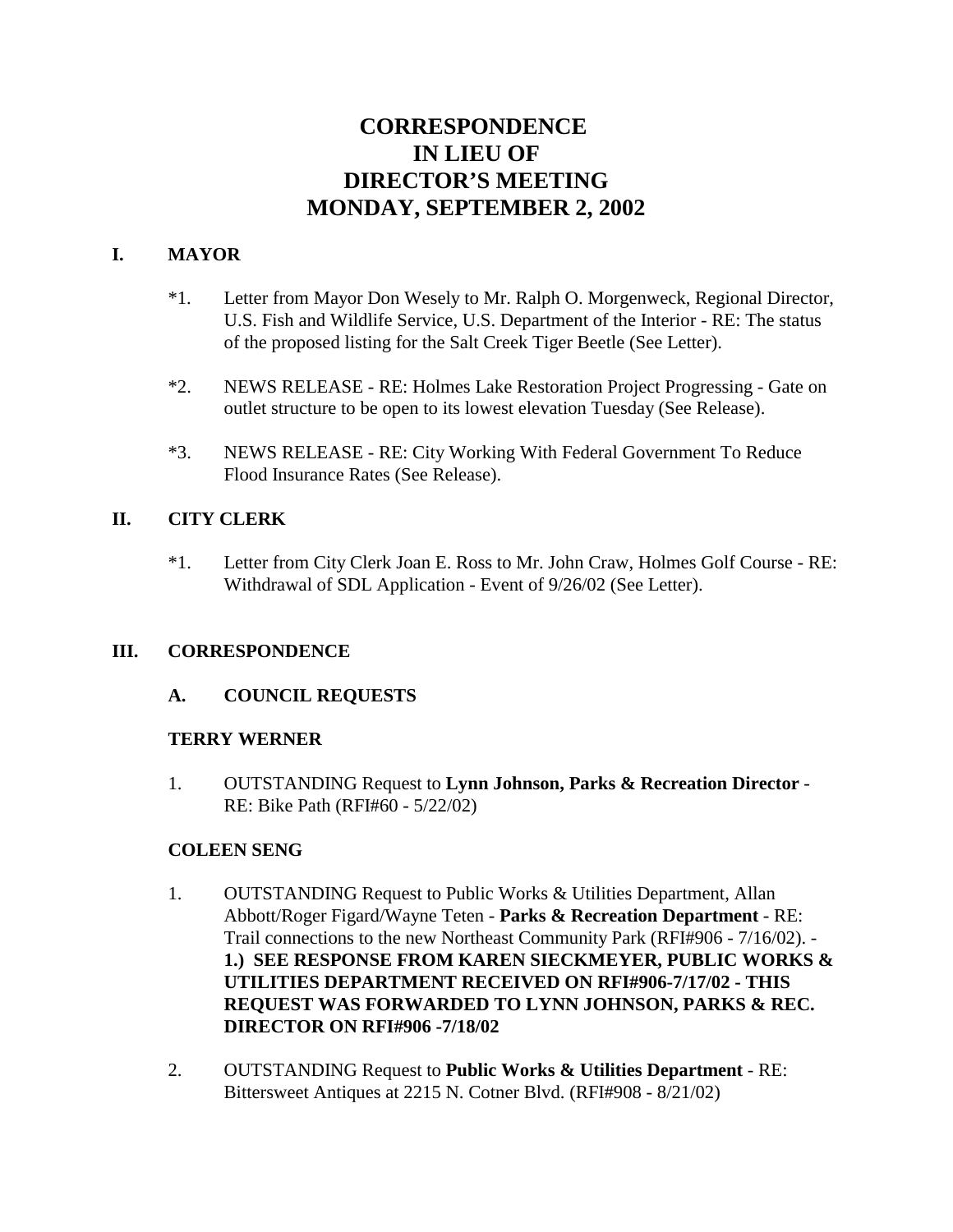3. Request to Building & Safety Department - RE: The condition of 7731 Vine (RFI#909 - 8/26/02)

## **JONATHAN COOK**

- 1. OUTSTANDING Request to **Dana Roper, City Law Department** RE: Sidewalk out to curb (RFI#75 - 7/8/02)
- 2. Request to Public Works & Utilities Department RE: EB No Right Turn Sign at Normal and South (RFI#77 - 8/19/02). — **1.) SEE RESPONSE FROM SCOTT OPFER, PUBLIC WORKS & UTILITIES DEPARTMENT RECEIVED ON RFI#77 - 8/28/02**
- 3. OUTSTANDING Request to **Public Works & Utilities Department** RE: Intersection of  $33<sup>rd</sup>$  & "O" Streets (RFI#78 - 8/19/02)
- 4. OUTSTANDING Request to **Public Works & Utilities Department** RE: No Parking Zone on "D" Street at  $40<sup>th</sup>$  (RFI#79 -  $8/19/02$ )

# **JON CAMP**

1. OUTSTANDING Request to **Fire Chief Spadt** - RE: Ambulance Enterprise Fund (RFI#77 - 8/08/02)

## **GLENN FRIENDT**

\*1. Local Commentary from Glenn Friendt - RE: The 2002-2003 Lincoln City Budget (See Material).

## **KEN SVOBODA**

1. Request to Diane Gonzolas, Citizen Information Center - RE: Patriot day expenses (RFI#11 - 8/28/02)

## **B. DIRECTORS AND DEPARTMENT HEADS**

## **HEALTH DEPARTMENT**

\*1. NEWS RELEASE - RE: Standing Water Scavenger Hunt (Council received their copies of this Release on 8/26/02) (See Release).